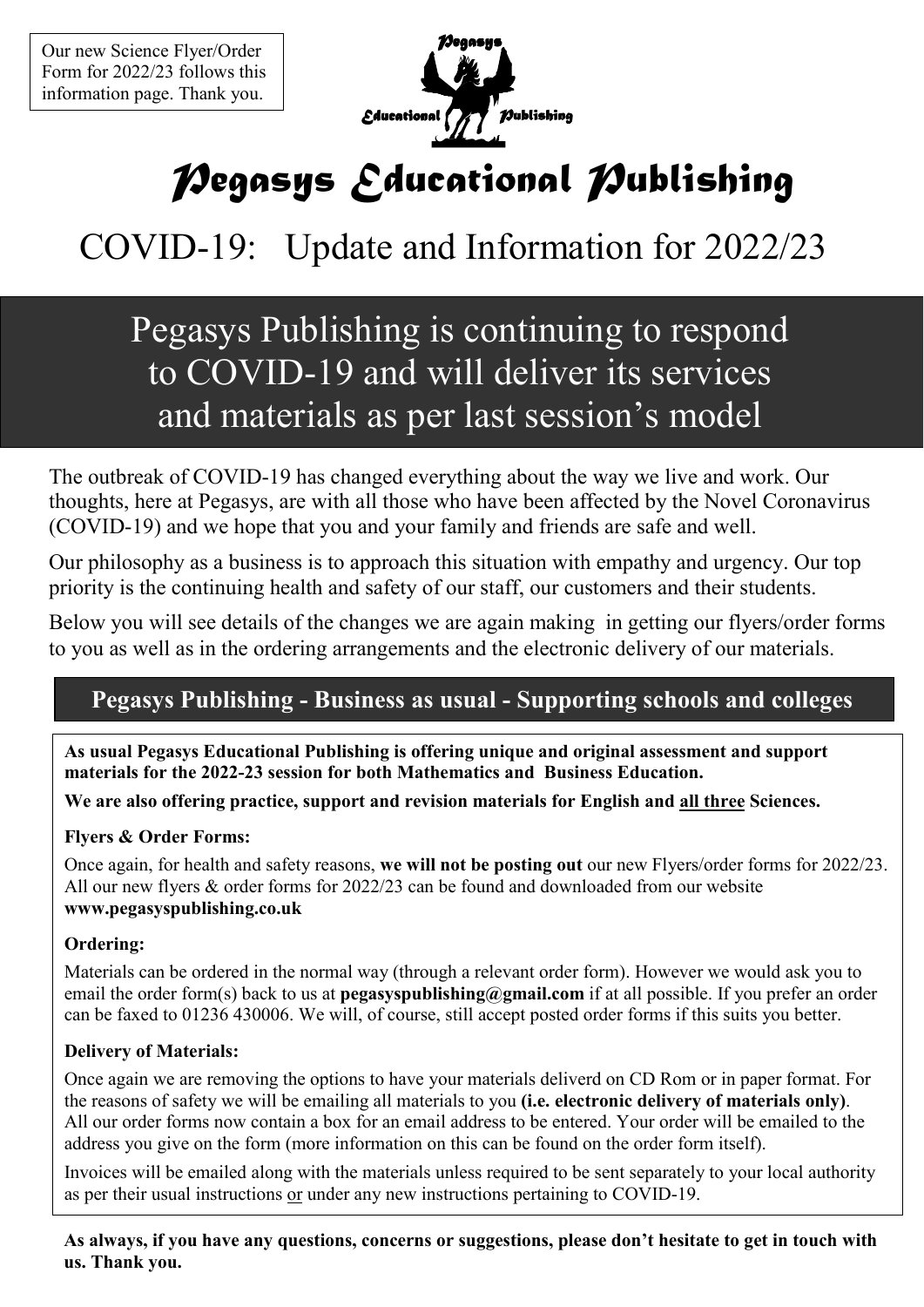Our email address …. **pegasyspublishing@gmail.com**

Our website ….

**www.pegasyspublishing.co.uk**



Serving Scottish education since 1995!

## *Pegasys Educational Publishing*

## **Science 2022/23**

## **Sets of Practice Papers at Higher and 4ational 5 levels for all three Sciences!**

**Due to the ongoing situation with COVID-19 we have put together a number of packs of practice/assessment materials.** 

**Each pack consists of previously published practice examination papers constructed and set by us over a number of years.** 

**Full marking schemes are included with every practice paper.** 

**We are sure that this will constitute a useful resource in the light of the current circumstances.** 

**We are convinced that the need to gather ongoing evidence for students throughout this coming session will be of paramount importance.** 

### **Biology Practice Papers**

- **Higher Biology Practice Papers** *( a set of 6 practice examination papers )*
- **Higher Human Biology Practice Papers** *( a set of 2 practice examination papers )*
- **4ational 5 Chemistry Practice Papers** *( a set of 6 practice examination papers )*

#### **Chemistry Practice Papers**

- **Higher Chemistry Practice Papers** *( a set of 6 practice examination papers )*
	-
- **4ational 5 Chemistry Practice Papers** *( a set of 6 practice examination papers )*

### **Physics Practice Papers**

- **Higher Physics Practice Papers** *( a set of 3 practice examination papers )*
- **4ational 5 Physics Practice Papers** *( a set of 3 practice examination papers )*
- **\* All orders will be completed and dispatched a.s.a.p usually within a few days of receipt.**
- **\* Establishments/local authorities will be invoiced for payment as per COVID-19 arrangements.**
- **\* All orders are VAT free. \* We accept orders throughout the year.**
- **<u>email:</u> pegasyspublishing@gmail.com** Contact us ... tel/fax: 01236 430006

*Please use the order form on the next page and send it, <i>yia your establishment's finance department, to the email address given on the form . You may, if you prefer, fax your order to* **01236 430006** *or post it to the address given. Due to Covid-19 we would prefer if you either emailed or faxed your order, however we will of course accept orders by post. Thank you.*